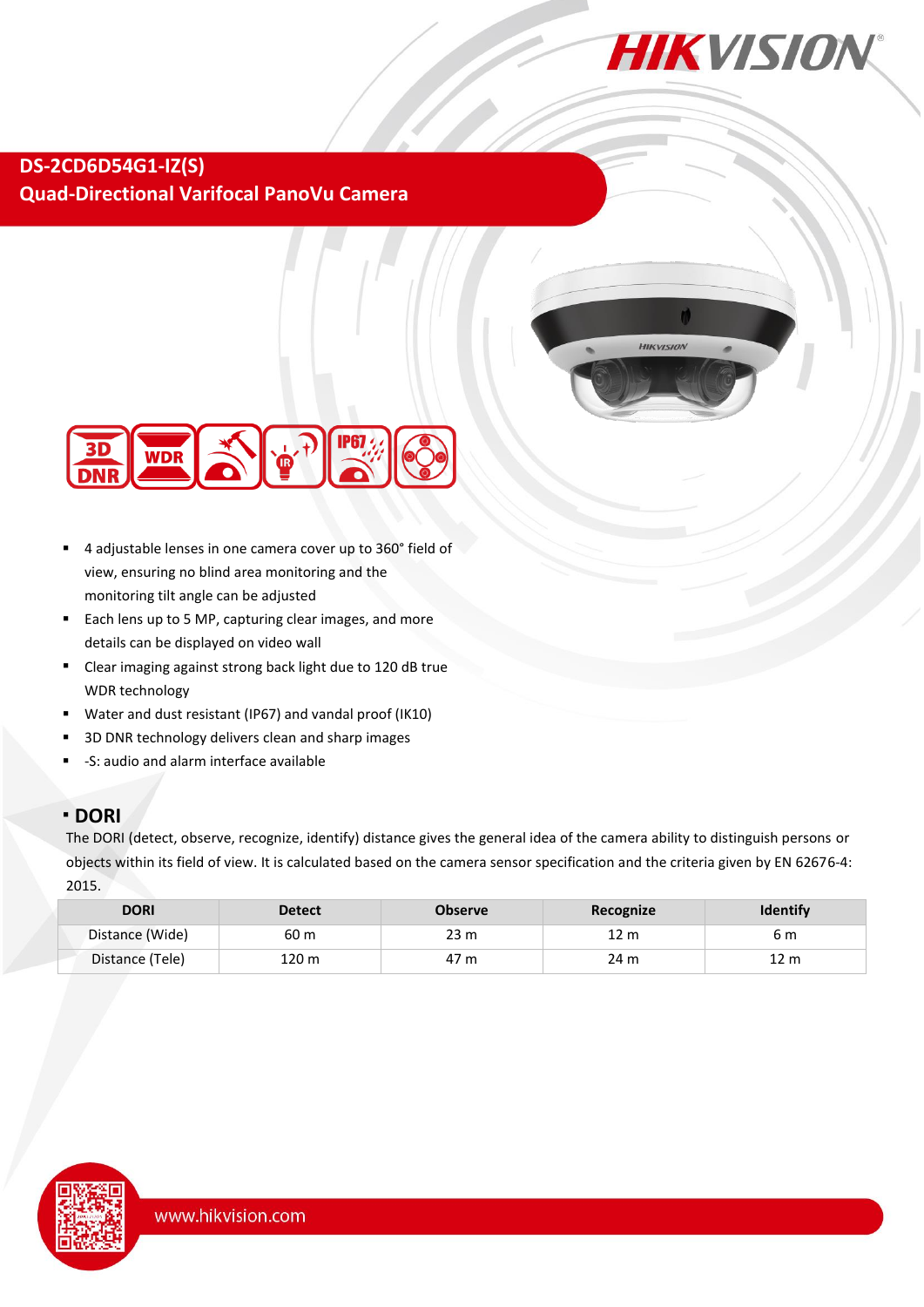

# <sup>◼</sup> **Specification**

| Camera                             |                                                                                     |  |  |
|------------------------------------|-------------------------------------------------------------------------------------|--|--|
| Image Sensor                       | 1/2.7" Progressive Scan CMOS                                                        |  |  |
| Min. Illumination                  | Color: 0.0125 Lux @(F1.9, AGC ON)                                                   |  |  |
|                                    | B/W: 0.0025 Lux @(F1.9, AGC ON), 0 Lux with IR                                      |  |  |
| Shutter Speed                      | 1 s to 1/100,000 s                                                                  |  |  |
| Slow Shutter                       | Yes                                                                                 |  |  |
| Day & Night                        | IR cut filter                                                                       |  |  |
| Angle Adjustment                   | Pan: -60° to 60°, tilt: 10° to 90°, rotate: 0° to 350°                              |  |  |
| <b>WDR</b>                         | 120 dB                                                                              |  |  |
| Lens                               |                                                                                     |  |  |
| Aperture                           | F1.9                                                                                |  |  |
| Focus                              | Manual, semi-auto                                                                   |  |  |
| <b>FOV</b>                         | Horizontal FOV 100° to 49°, vertical FOV 72° to 36.4°, diagonal FOV 134.4° to 61.4° |  |  |
| Lens Mount                         | $\emptyset$ 14                                                                      |  |  |
| Lens Type                          | Varifocal lens, 2.8 to 8 mm                                                         |  |  |
| Illuminator                        |                                                                                     |  |  |
| IR Range                           | Up to 30 m                                                                          |  |  |
| Wavelength                         | 850 nm                                                                              |  |  |
| <b>Video</b>                       |                                                                                     |  |  |
| Max. Resolution                    | $2560 \times 1920$                                                                  |  |  |
| Video Stream                       | 3 defined streams                                                                   |  |  |
| Main Stream                        | 50 Hz: 25 fps (2560 × 1920, 2048 × 1536, 1920 × 1080, 1280 × 720)                   |  |  |
|                                    | 60 Hz: 24 fps (2560 × 1920, 2048 × 1536, 1920 × 1080, 1280 × 720)                   |  |  |
| Sub-Stream                         | 50 Hz: 25 fps (704 × 576, 640 × 480)                                                |  |  |
|                                    | 60 Hz: 24 fps (704 × 480, 640 × 480)                                                |  |  |
| <b>Third Stream</b>                | 50 Hz: 6 fps (1920 × 1080, 1280 × 720, 704 × 576, 640 × 480)                        |  |  |
|                                    | 60 Hz: 8 fps (1920 × 1080, 1280 × 720, 704 × 480, 640 × 480)                        |  |  |
|                                    | Main stream: H.265+/H.265/H.264+/H.264                                              |  |  |
| Video Compression                  | Sub-stream: H.265/H.264/MJPEG                                                       |  |  |
|                                    | Third stream: H.265/H.264                                                           |  |  |
| H.264 Type                         | Baseline Profile/Main Profile/High Profile                                          |  |  |
| H.265 Type                         | Main Profile                                                                        |  |  |
| Video Bit Rate                     | 32 Kbps to 16 Mbps                                                                  |  |  |
| <b>SVC</b>                         | H.264 encoding                                                                      |  |  |
| $H.264+$                           | Main stream support                                                                 |  |  |
| $H.265+$                           | Main stream support                                                                 |  |  |
| <b>Audio</b>                       |                                                                                     |  |  |
| <b>Audio Compression</b>           | With -S model: G.711/G.722.1/G.726/MP2L2/PCM                                        |  |  |
| Audio Bit Rate                     | With -S model:                                                                      |  |  |
|                                    | 64Kbps(G.711)/16Kbps(G.722.1)/16Kbps(G.726)/32-192Kbps(MP2L2)/32Kbps(PCM)           |  |  |
| <b>Environment Noise Filtering</b> | With -S model: Yes                                                                  |  |  |
| <b>Audio Sampling Rate</b>         | With -S model: 8 kHz/16 kHz/32 kHz/44.1 kHz/48 kHz                                  |  |  |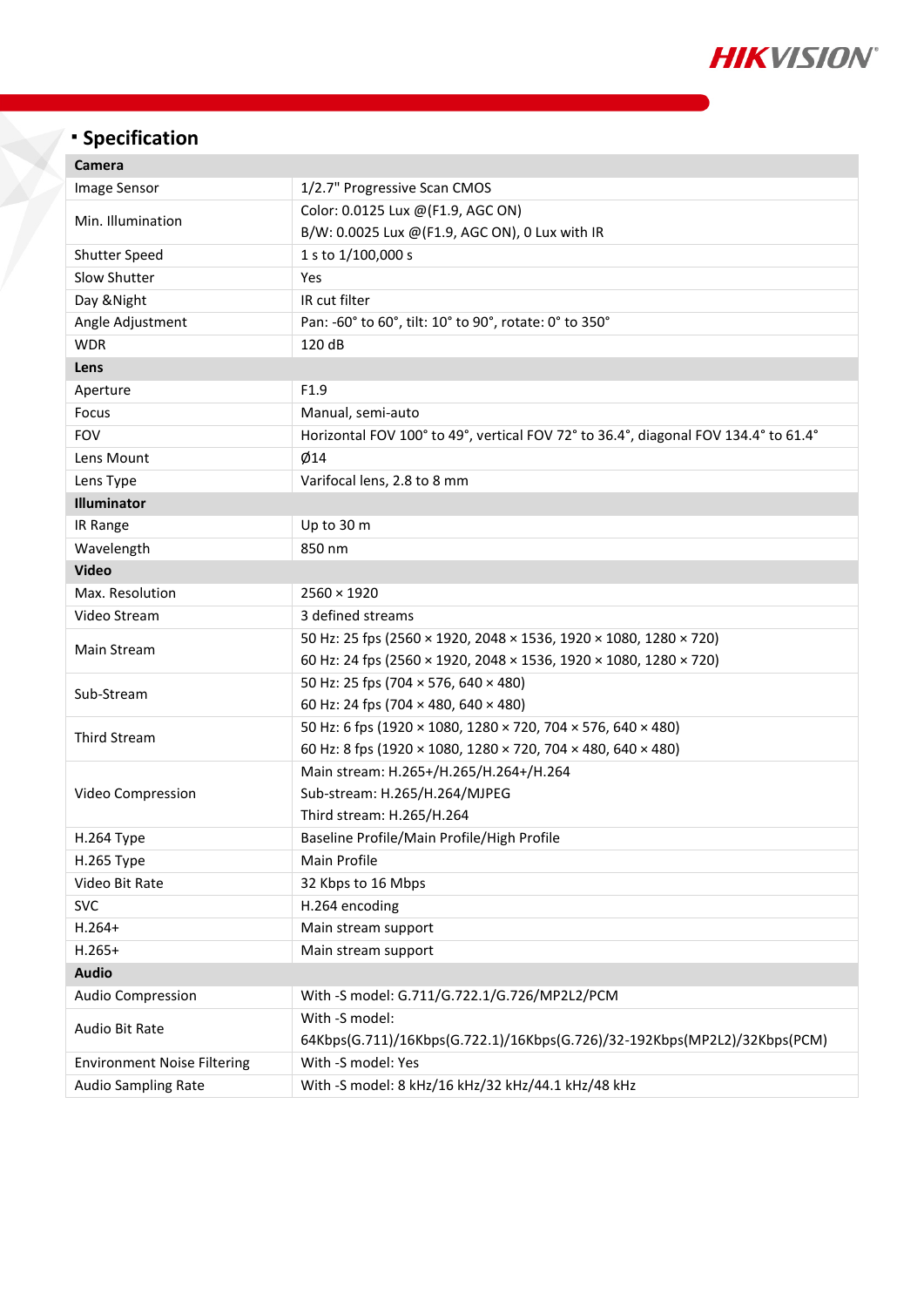

| <b>Smart Feature-Set</b>       |                                                                                      |  |  |
|--------------------------------|--------------------------------------------------------------------------------------|--|--|
|                                | Line crossing detection, up to 4 lines configurable                                  |  |  |
|                                | Intrusion detection, up to 4 regions configurable                                    |  |  |
|                                | Region entrance detection, up to 4 regions configurable                              |  |  |
| <b>Smart Event</b>             | Region exiting detection, up to 4 regions configurable                               |  |  |
|                                | Unattended baggage detection, up to 4 regions configurable                           |  |  |
|                                | Object removal detection, up to 4 regions configurable                               |  |  |
|                                | Scene change detection, audio exception detection(-S), defocus detection             |  |  |
|                                | Motion detection, video tampering alarm, exception (network disconnected, IP         |  |  |
| <b>Basic Event</b>             | address conflict, illegal login, HDD full, HDD error)                                |  |  |
| Region of Interest             | 4 fixed regions and dynamic face tracking for each stream                            |  |  |
|                                | Upload to FTP/NAS/memory card, notify surveillance center, send email, trigger alarm |  |  |
| Linkage Method                 | output, trigger recording, trigger capture                                           |  |  |
| Image                          |                                                                                      |  |  |
| Image Enhancement              | BLC, HLC, 3D DNR, Defog, EIS                                                         |  |  |
|                                | Rotate mode, saturation, brightness, contrast, sharpness, AGC, and white balance are |  |  |
| <b>Image Setting</b>           | adjustable by client software or web browser                                         |  |  |
| <b>Target Cropping</b>         | Yes                                                                                  |  |  |
| Day/Night Switch               | Day/Night/Auto/Schedule/Triggered by Alarm In(-S)                                    |  |  |
| Picture Overlay                | LOGO picture can be overlaid on video with $128 \times 128$ 24 bit bmp format        |  |  |
| <b>SNR</b>                     | $\geq$ 52 dB                                                                         |  |  |
| <b>Network</b>                 |                                                                                      |  |  |
| Network Storage                | microSD/SDHC/SDXC card (128 GB), local storage and NAS (NFS, SMB/CIFS), ANR          |  |  |
|                                | TCP/IP, ICMP, HTTP, HTTPS, FTP, DHCP, DNS, DDNS, RTP, RTSP, RTCP, PPPOE, NTP,        |  |  |
| Protocols                      | UPnP, SMTP, SNMP, IGMP, 802.1X, QoS, IPv6, UDP, Bonjour                              |  |  |
| <b>API</b>                     | Open Network Video Interface (PROFILE S, PROFILE G, PROFILE T), ISAPI, SDK, Ehome    |  |  |
|                                | Password protection, complicated password, HTTPS encryption, 802.1X authentication   |  |  |
| Security                       | (EAP-MD5), watermark, IP address filter, basic and digest authentication for HTTP/   |  |  |
|                                | HTTPS, WSSE and digest authentication for Open Network Video Interface               |  |  |
| Simultaneous Live View         | Up to 20 channels                                                                    |  |  |
| User/Host                      | Up to 32 users. 3 user levels: administrator, operator and user                      |  |  |
| Client                         | iVMS-4200, Hik-Connect, Hik-Central                                                  |  |  |
| Web Browser                    | IE8+, Chrome41.0-44, Firefox30.0-51, Safari8.0-11                                    |  |  |
| <b>Interface</b>               |                                                                                      |  |  |
|                                | Without -S model:                                                                    |  |  |
|                                | 1 RJ45 10M/100M/1000M Ethernet port; built-in RS-232                                 |  |  |
| <b>Communication Interface</b> | With -S model:                                                                       |  |  |
|                                | 1 RJ45 10M/100M/1000M Ethernet port; built-in RS-232                                 |  |  |
|                                | 1 RS-485 interface (half duplex, HIKVISION, Pelco-P, Pelco-D, self- adaptive)        |  |  |
| Audio                          | With -S model: 1 input (line in), 1 output (line out), 3.5 mm three-contact          |  |  |
| Alarm                          | With -S model: 2 inputs, 2 outputs (max. 24 VDC, 1 A)                                |  |  |
| On-board Storage               | Built-in microSD/SDHC/SDXC slot, up to 128 GB                                        |  |  |
| <b>Approval</b>                |                                                                                      |  |  |
|                                | 47 CFR Part 15, Subpart B; EN 55032: 2015, EN 61000-3-2: 2014, EN 61000-3-3: 2013,   |  |  |
| <b>EMC</b>                     | EN 50130-4: 2011 +A1: 2014; AS/NZS CISPR 32: 2015; ICES-003: Issue 6, 2016; KN 32:   |  |  |
|                                | 2015, KN 35: 2015                                                                    |  |  |
|                                | UL 60950-1, IEC 60950-1:2005 + Am 1:2009 + Am 2:2013, EN 60950-1:2005 + Am           |  |  |
| Safety                         | 1:2009 + Am 2:2013, IS 13252(Part 1):2010+A1:2013+A2:2015                            |  |  |
|                                |                                                                                      |  |  |
| Chemistry                      | 2011/65/EU, 2012/19/EU, Regulation (EC) No 1907/2006                                 |  |  |
| Protection                     | IK10 (IEC 62262:2002), IP67 (IEC 60529-2013)                                         |  |  |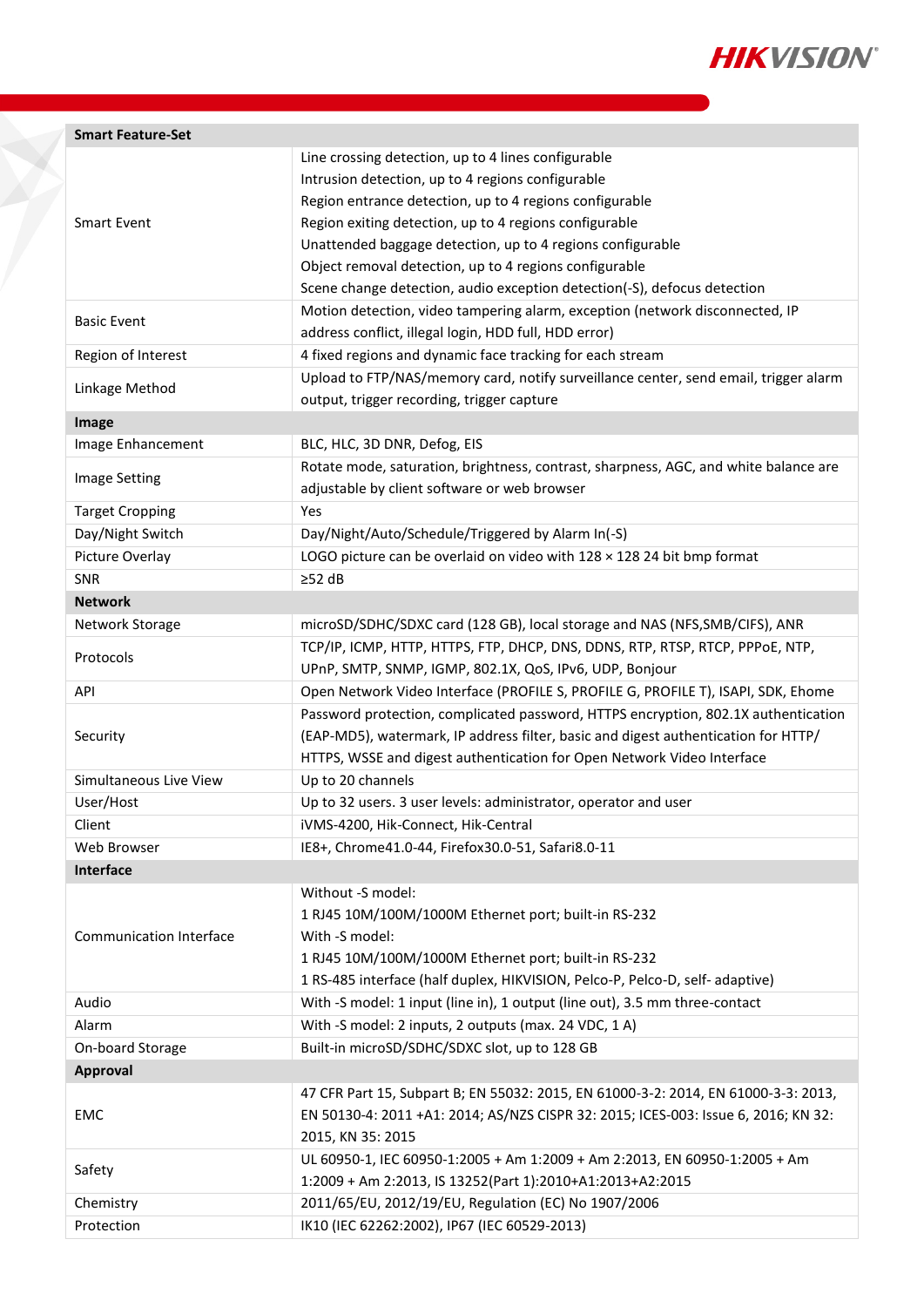

| V5.5.32<br><b>Firmware Version</b>                                                                                      |                                                                                          |  |  |
|-------------------------------------------------------------------------------------------------------------------------|------------------------------------------------------------------------------------------|--|--|
|                                                                                                                         |                                                                                          |  |  |
| 32 languages                                                                                                            |                                                                                          |  |  |
|                                                                                                                         | English, Russian, Estonian, Bulgarian, Hungarian, Greek, German, Italian, Czech, Slovak, |  |  |
| Web Client Language                                                                                                     | French, Polish, Dutch, Portuguese, Spanish, Romanian, Danish, Swedish, Norwegian,        |  |  |
|                                                                                                                         | Finnish, Croatian, Slovenian, Serbian, Turkish, Korean, Traditional Chinese, Thai,       |  |  |
|                                                                                                                         | Vietnamese, Japanese, Latvian, Lithuanian, Portuguese (Brazil)                           |  |  |
| <b>General Function</b><br>Anti- flicker, 3 streams, heartbeat, mirror, privacy masks                                   |                                                                                          |  |  |
| Reset via reset button on camera body, web browser and client software<br>Reset                                         |                                                                                          |  |  |
| <b>Startup and Operating</b><br>-30 °C to 60 °C (-22 °F to 140 °F), humidity 95% or less (non-condensing)<br>Conditions |                                                                                          |  |  |
| -30 °C to 60 °C (-22 °F to 140 °F), humidity 95% or less (non-condensing)<br><b>Storage Conditions</b>                  |                                                                                          |  |  |
| 12 VDC ± 20%, reverse polarity protection; three-core terminal block                                                    |                                                                                          |  |  |
| 24 VAC ± 20%;<br>Power Supply                                                                                           |                                                                                          |  |  |
| PoE (802.3at, class 4)                                                                                                  |                                                                                          |  |  |
| 12 VDC, 1.8 A, 22 W<br>Power Consumption and                                                                            |                                                                                          |  |  |
| 24 VAC, 1.4 A, 22 W<br>Current                                                                                          |                                                                                          |  |  |
|                                                                                                                         | PoE (802.3at, 42.5 to 57 VDC), 0.44 to 0.33 A, 19 W, class 4                             |  |  |
| Bubble & IR cover: plastic, camera: metal<br>Material                                                                   |                                                                                          |  |  |
| Camera: $\emptyset$ 250 × 114.9 mm (9.8" × 4.5")<br><b>Dimensions</b>                                                   |                                                                                          |  |  |
|                                                                                                                         | With package: 336 × 261 × 293 mm (13.2" × 10.3" × 11.5")                                 |  |  |
| Camera: 2.2 kg (4.9 lb.)<br>Weight                                                                                      |                                                                                          |  |  |
| With package: 3.9 kg (8.6 lb.)                                                                                          |                                                                                          |  |  |

*\*The VCA function can be enabled for any channel separately, or for both Camera 01 and Camera 03, or Camera 02 and Camera 04.*

## <sup>◼</sup> **Available Model**

DS-2CD6D54G1-IZS(2.8 to 8 mm) DS-2CD6D54G1-IZ(2.8 to 8 mm)

## <sup>◼</sup> **Dimension**



Unit: mm(inch)